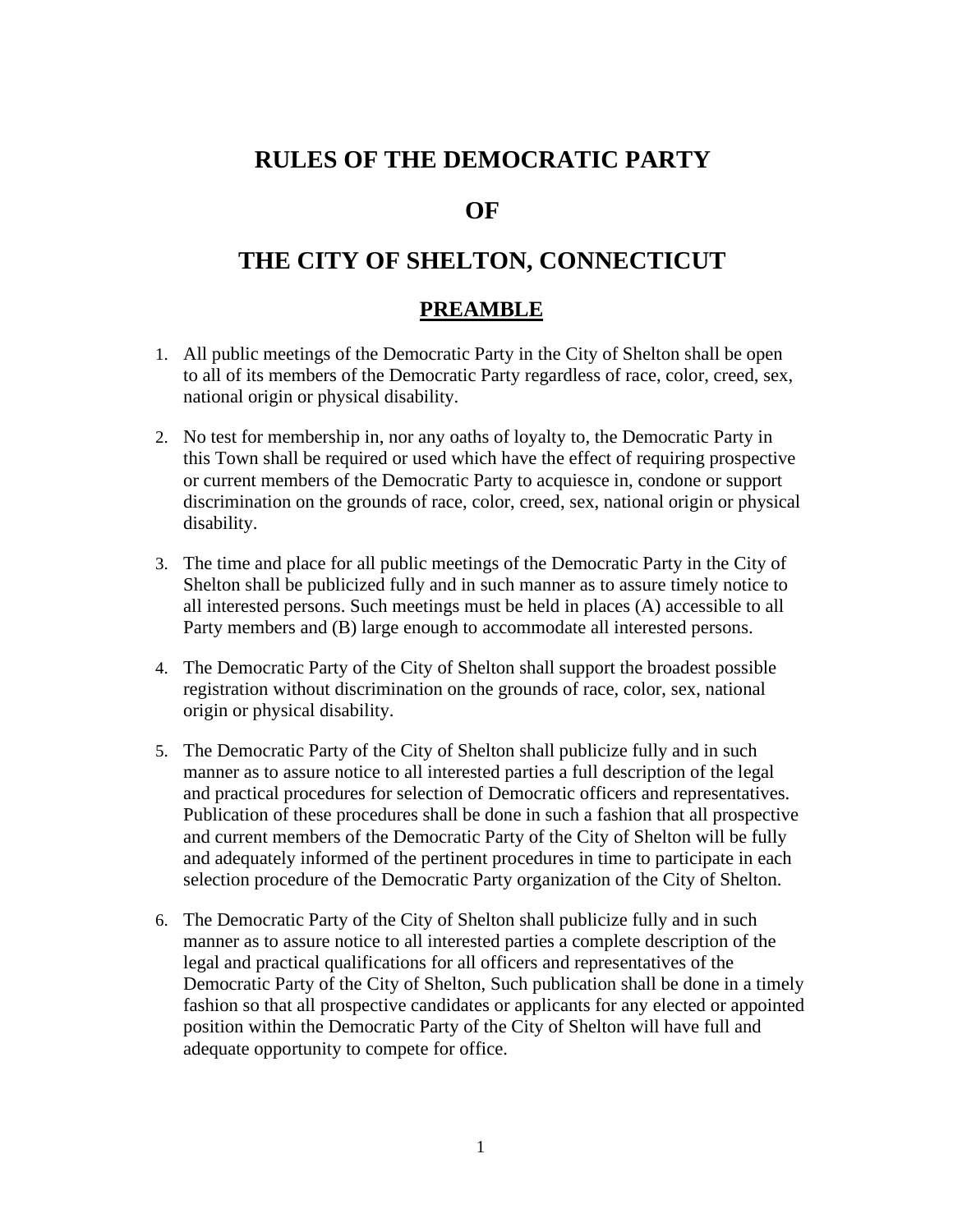7. Any person eighteen (18) years or more, who is an enrolled Democratic elector, may participate in any party meetings, caucuses and conventions and may be elected to any party office except where specifically prohibited by law.

### **ARTICLE I**

#### **DEFINITION OF CERTAIN TERMS**

Wherever used herein, the masculine pronoun shall include the feminine, the singular shall include the plural, and the plural shall include the singular, and when computing time, the date of the primary or election shall not be included in the computation. If the day specified shall fall on a Sunday or legal holiday, or on a date when no newspaper is published, the following day on which a newspaper is published shall be the designated day. Any reference in these rules to an hour of day shall refer to Standard Time or Daylight Saving Time, whichever prevails in the City of Shelton at the time in question. Any reference in these rules to a newspaper shall mean a newspaper published in or having a substantial circulation in the City of Shelton.

### **ARTICLE II**

#### **DEMOCRATIC TOWN COMMITTEE**

### **ORGANIZATION**

Section 1. Functions and Duties.

The Shelton Democratic Town Committee shall be the official organization of the Democratic Party of the City of Shelton, and shall be charged with the administration and direction of the affairs of the Party in the City. The duties and powers of the Democratic Town Committee shall include, but shall not be limited to: nomination of Party endorsed candidates for municipal and other elective offices, delegations to Party conventions and for Democratic Town Committee membership in the manner hereinafter provided; direction of general election campaigns; encouragement of affiliation of electors with the Democratic Party; sponsorship, supervision and encouragement of constructive Party activities; and collection, administration and disbursement of Party funds received by it.

Section 2. Composition of Town Committee.

The Democratic Town Committee shall consist of enrolled members of the Democratic Party, elected as hereinafter provided. In addition, the Democratic Registrar of Voters of the City of Shelton, the Democratic Mayor of the City, the members of the Democratic State Central Committee from the City of Shelton, the Democratic Senator and Representatives in the General Assembly of the State from the City or from any district which includes the City, the Chairman of the State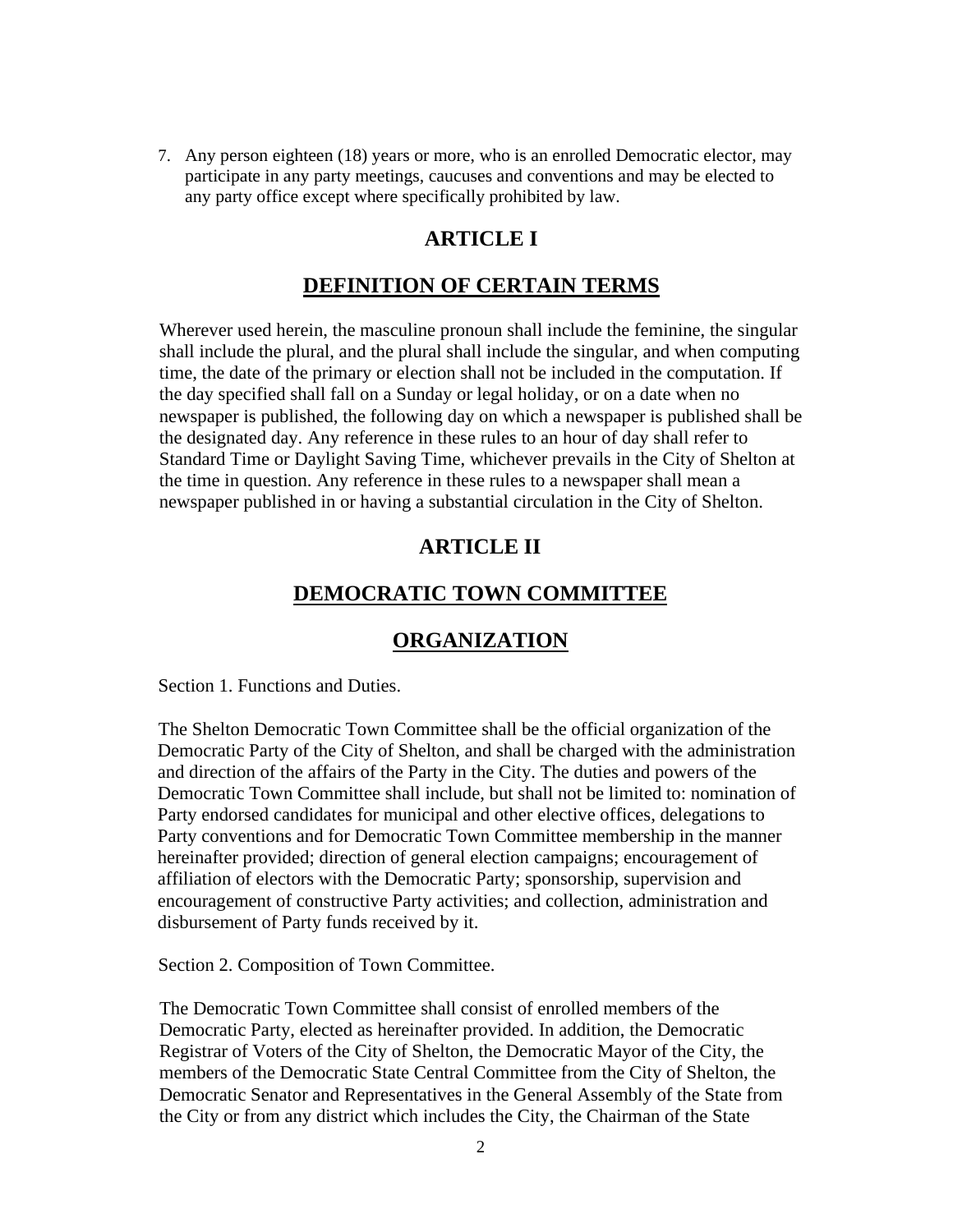Central Committee and any officers of the Democratic Town Committee who are not elected members thereof and Presidents of Democratic Clubs in the City of Shelton shall be members ex-officio of the Town Committee without vote.

Each voting ward may appoint twice as many associate members as there are Town Committee members in the ward. Associate members shall be eligible to attend all meetings of the DTC and its Executive Committee, but without vote unless holding a proxy from an elected member. Associate members shall serve until the next election of DTC members.

Individuals that have distinguished themselves by service to the Town Committee may be elected as Town Committee Emeritus. Individuals so selected shall have all the rights and privileges of a Town Committee member. These individuals shall not be included in the total number of Town Committee members and shall not be included in the limitations of the number of members from any specific Ward. The Nominating Committee shall nominate individuals that meet the requirements and the Town Committee shall vote on those individuals so nominated.

Section 3. Election of Members of Town Committee.

The Town Committee shall be elected from the several voting wards of the City as hereinafter provided. Party endorsed candidates for Town Committee membership shall be selected from and elected by the enrolled members of the Democratic Party in the City of Shelton.

Each ward shall be allotted a minimum of five members of the Committee. No Ward shall comprise more than 49% of the total number of Town Committee member. The total number of members of the Town Committee shall not exceed 60.

In the event of a change of boundaries in any voting ward after the general election which immediately precedes any primary at which a new Town Committee is to be elected, the Town Committee shall allocate the number of members of the new Town Committee to be elected from each of such wards in such a way as fairly to reflect the changes in the number of Democratic voters in such wards.

At any caucus duly called for the endorsement of members of a Town Committee, nominations for such Town Committee members may be made by (l) presentation to the caucus of a full slate composed of a number of persons equal to the number of Town Committee members prescribed by local party rules and (2) by nomination of individual candidates. In the endorsement of such candidates, voting shall be in accordance with local party rules, but in no event shall a member of the caucus vote for a greater number of candidates than those to be elected. In the event no endorsement is made by the above stated method, then there shall be no endorsement and election to such Town Committee shall be made by direct primary as provided by law. No person shall be elected to or shall hold the position of Town Committee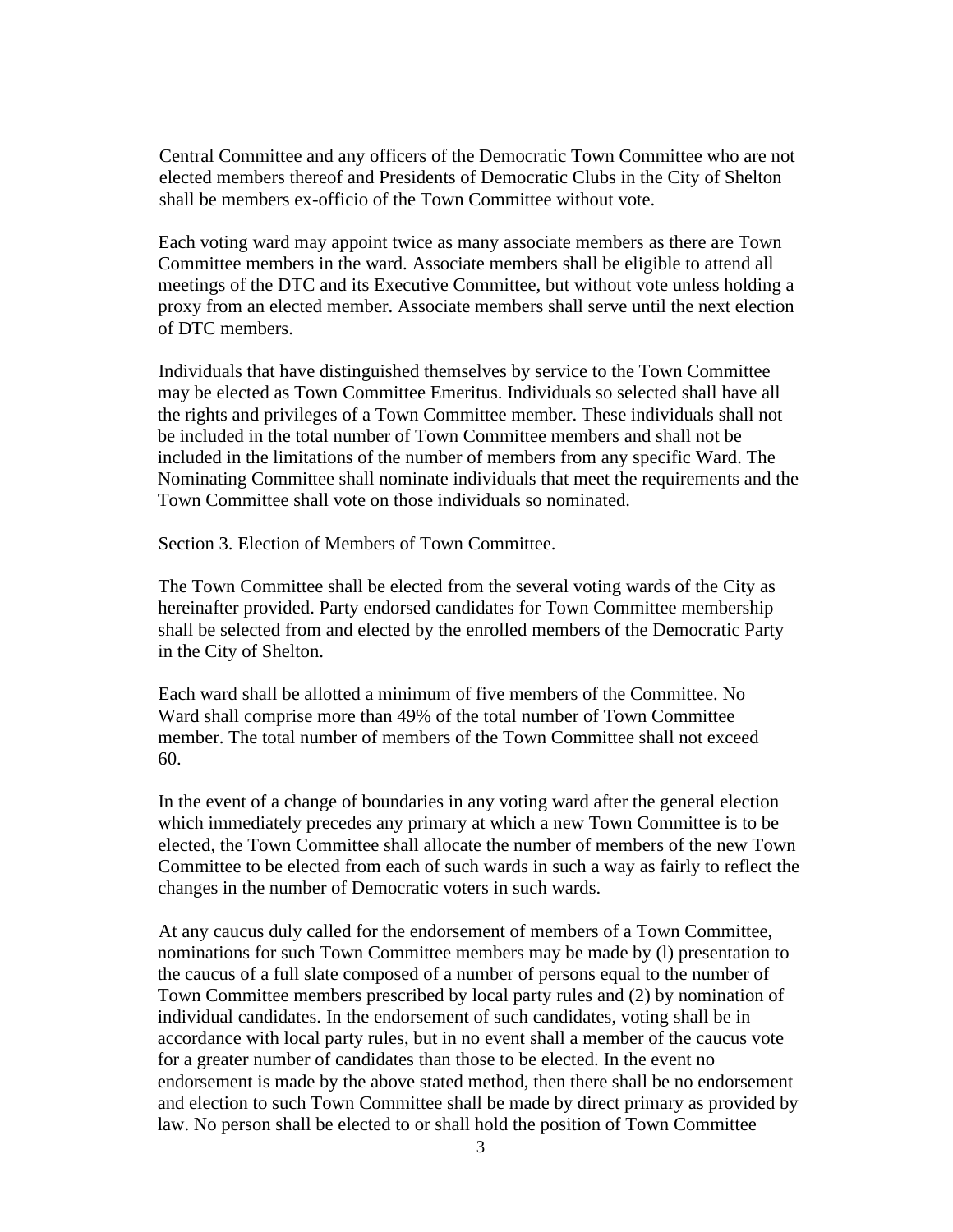member unless his or her name appears on the last completed enrollment list of the Democratic Party.

Section 4. Terms of Members.

The terms of Town Committee members shall start on the first Monday following the date of the primary set in connection with their election in the event of a contest, and they shall serve for two years or until their successors shall have been chosen, unless their terms are sooner terminated by any other provision of these rules. No term shall continue for more than twenty-six (26) months.

The provisions of this section shall apply notwithstanding the lack of cause for a primary to elect said members.

Section 5. Loss of Membership in Town Committee.

Any elected member of the Town Committee shall cease to be a member forthwith if he ceases to be an enrolled member of the Democratic Party or if he ceases to be a resident of the voting ward from which he was elected.

Section67. Filling of Vacancies in Town Committee.

Vacancies in the membership of the Democratic Town Committee shall be filled by the members of the Town Committee from the ward in which such vacancy occurs. In the event of a tie vote in any ward, such tie shall be dissolved by a majority vote of the members present in person or by proxy at the subsequent duly convened meeting of the Town Committee.

A person so chosen to fill such a vacancy shall have all the rights; privileges, duties and responsibilities of an elected member of the Town Committee, and all provisions of these Rules pertaining to elected members of the Town Committee shall be applicable to members so chosen.

Section 7. Minimum Meetings.

The Town Committee shall meet at least four times a year.

Section 8. Special Meetings.

Special meetings of the Town Committee may be called upon written request, signed by twenty percent (20%) of the members of the committee, presented to the Chairperson or the Vice-Chairperson, in the event the Chairperson is unavailable. Upon receipt of such request, the Chairperson or the Vice-Chairperson, in the event the Chairperson is unavailable, shall instruct the Secretary to give reasonable notice of the time and place and purpose of such meeting to all members of the committee.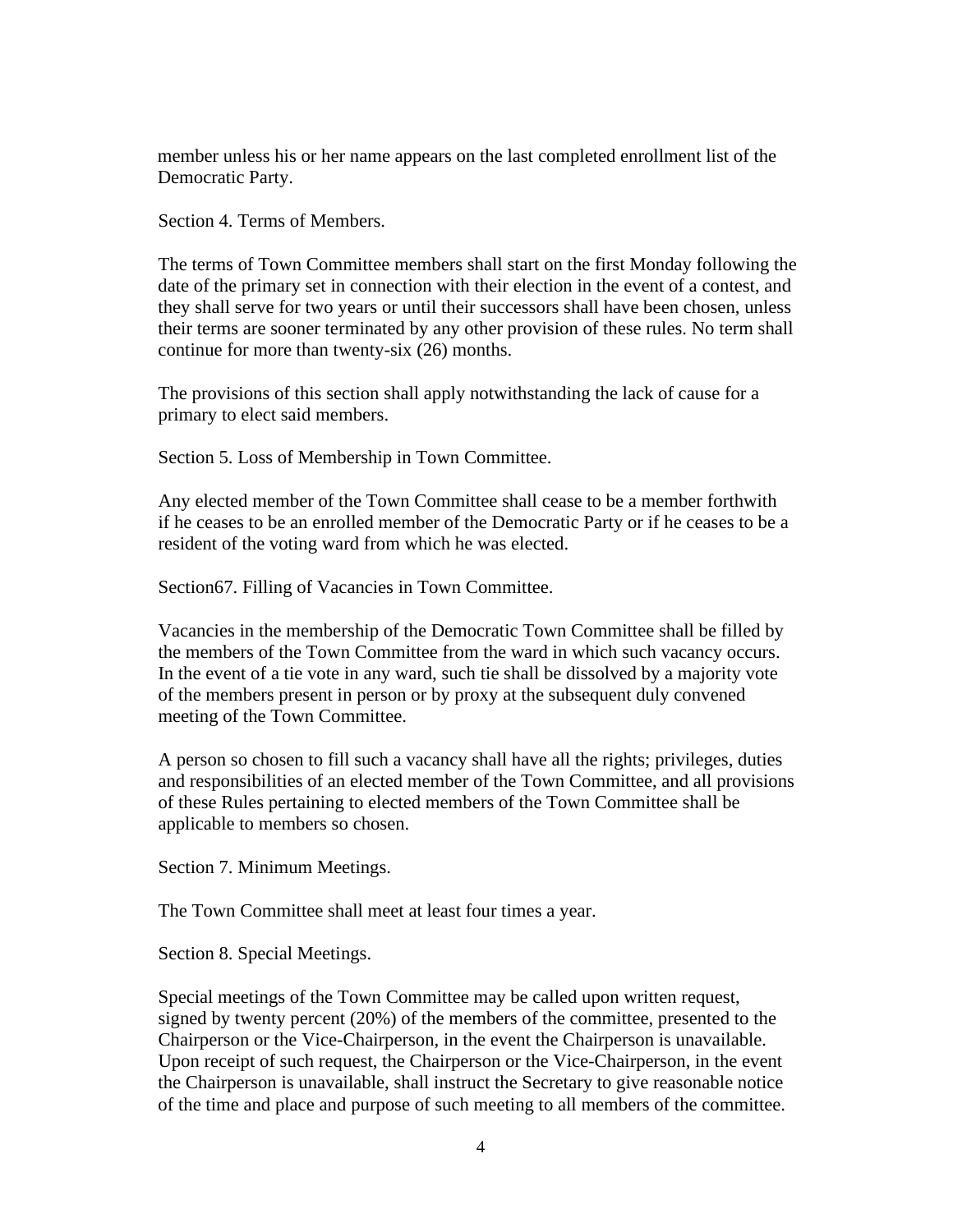Section 9. Notice of Meetings.

Notice of meetings of the Town Committee shall be written, and shall be given at least seven days before the date of meeting, unless it is impossible or impracticable to do so, in which case at least three days' notice shall be given, except that at least five days' notice shall be given for meetings for endorsements and amendments of these rules. All notices shall state the purposes of the meetings.

Section 10. Voting at Meetings of Town Committee.

Voting at meetings of the Town Committee shall be by individual voice vote poll unless otherwise voted by a majority of the voting members present in person or by proxy.

On all votes taken at meetings of the Town Committee each member of the Town Committee, including the Chairperson and other officers if they are elected members, shall have one vote and in the event of a tie vote, the Chairperson or other presiding officer shall have a tie-breaking vote, but he nor any other member can exercise a proxy to create a tie.

Section 11 Proxies.

Any elected member of the Town Committee may designate any enrolled Democrat of the City of Shelton from his ward to represent him as proxy in any meeting of the Town Committee, except as to endorsement of candidates for public office, delegates or Town Committee members, but no person shall represent more than one member as proxy in any one meeting, and no person prohibited by these rules from Town Committee membership shall be entitled to exercise a proxy. All proxies shall be in writing and shall be filed with the Secretary prior to voting.

Section 12. Rules of Order.

All matters of procedure not specifically covered herein shall be determined by the rules set forth in Robert's Rules of Order Revised.

Section 13. Disputes.

Any disputes regarding qualifications of members or apportionments thereof among the wards, qualifications of officers, procedures or rules, shall be resolved by the Town Committee.

Section 14. Quorum.

Two fifths (2/5) of the membership of the Town Committee shall constitute a quorum at any meeting.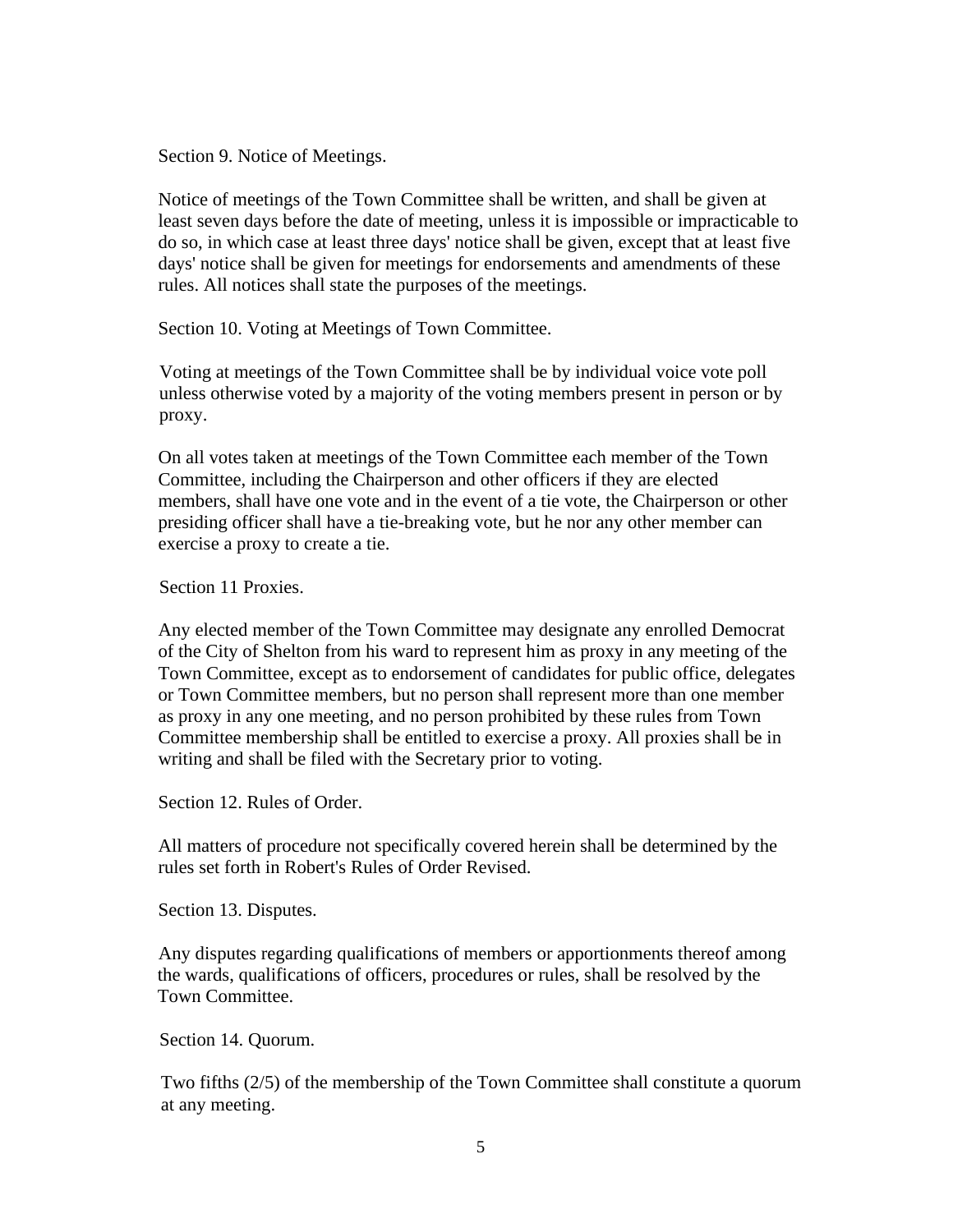Section15. Resignations.

Resignations as a member or officer of the Town Committee shall be made in writing to the Secretary of the Town Committee and, unless otherwise noted in the resignation, will be effective upon receipt.

Section 16: Secret Ballots

The use of secret ballots, or any form of secret voting is prohibited for any vote being held at a Town Committee meeting. Voting for Town Committee Officers or Town endorsed candidates may be by secret ballot.

# **ARTICLE III**

# **OFFICERS**

Section l. Election of Officers and Call of Organization Meeting.

Not more than fourteen (14) days following the day fixed for the holding of a primary for the election of Town Committee members, the Chairperson of the Town Committee in office immediately prior to the day of said primary shall call a meeting of the newly elected Town Committee for the purpose of electing a Chairperson, Vice-Chairperson. Secretary, Treasurer and such other officers as may be deemed advisable.

If such Town Chairperson fails, for any reason, to call such meeting within the period prescribed, it shall be the duty of the Vice-Chairman serving concurrently with said Town Chairperson to do so. If, for any reason, said meeting is not called in the manner prescribed, it shall be the duty of the State Central Committee members in each ward to do so.

Section 2. Qualifications.

The officers of the Town Committee need not be members of the committee.

Section 3. Term of Officers.

Officers so elected shall hold office for the term of the Town Committee electing them and until their successors have been elected.

Section 4. Removal of Officers.

Officers of the Town Committee may be removed for just cause from their official position by a two-thirds vote of the committee members present and voting at a meeting called for that purpose. Before any such action is taken to expel a member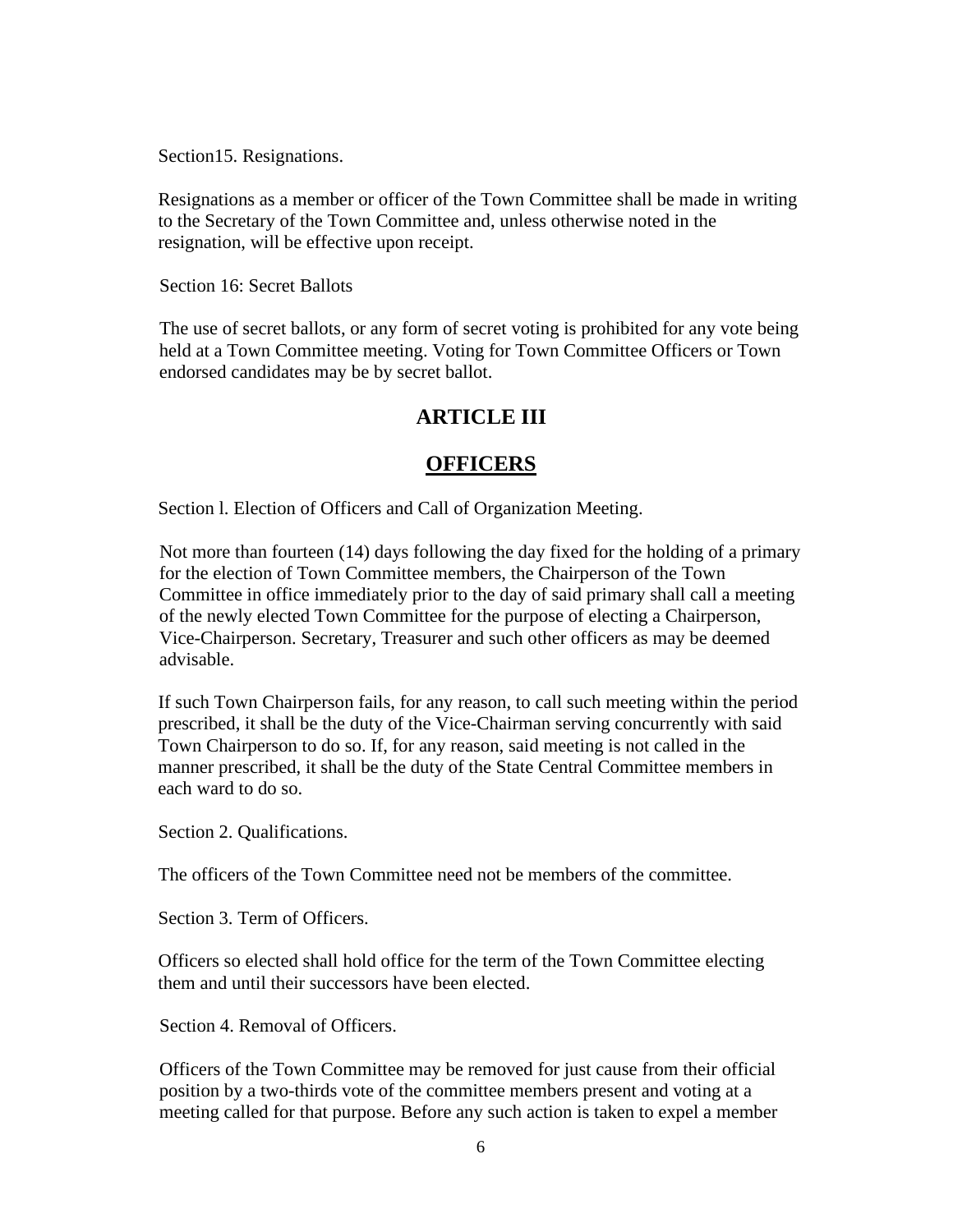under this section, the Town Chairperson shall give said member notice by registered mail no later than thirty (30) days prior to the date of the meeting at which said action is contemplated. stating in clear terms the offense or offenses committed by said member. Said member shall have due process of law with regard to the notice, the opportunity to be heard, to make informed choices with regard to the action taken and to assert before the Town Committee the reason for such choice.

Section 5. Duties of Officers.

Each of such officers shall have the duties usually incident to his or her office and such other duties as the Town Committee may from time to time prescribe. In the event that a vote is taken that shall result in a tie, such tie vote shall be dissolved by the vote of the Chairperson of the Town Committee, but this provision shall not affect his or her right to cast any vote, as a member of the Town Committee, to which he or she is otherwise entitled.

Section 6. Filing List of Officers and Members of the Town Committee.

Within one week after organization of the Town Committee, the Secretary shall file with the Secretary of the Democratic State Central Committee, the City Clerk and the Democratic Registrar of Voters a list of the names and addresses of the officers and members of the Town Committee.

Section 7. Vacancy in Town Committee Office.

If there shall be a vacancy in any office of the Town Committee, arising from any cause, the Town Committee may fill the same by a majority vote of those present and voting, at a meeting called for that purpose.

# **Article IV**

### **Duties and Obligations**

Section l. Membership in the town committee constitutes a firm commitment to the Democratic Party. This commitment shall be fulfilled by

- a. Attendance at the regularly scheduled town committee meetings;
- b. Attendance at the special town committee meeting;
- c. Attendance at meetings;
- d. Attendance at fundraising events; and
- e. Attendance and participation in election activities.

Section 2. It is mandatory that each town committee member attend at least twothirds (2/3) of the town committee meetings. Extenuating circumstances will be recognized by the Executive Committee.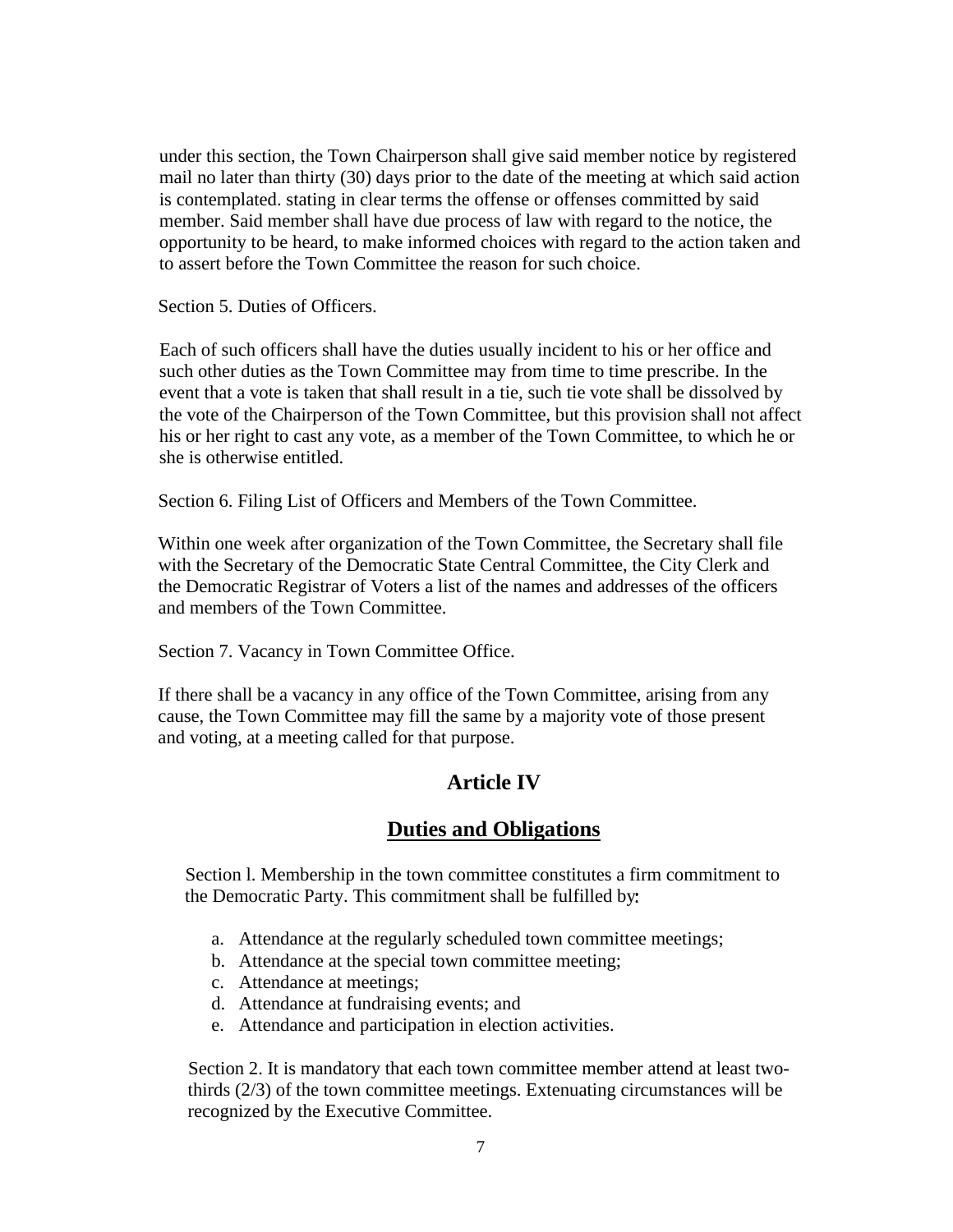Section 3. At the end of each calendar year, the Executive Committee shall advise any member who has not fulfilled his or her commitment as set forth in Section 1 of this Article that he or she will have to meet those requirements in the following year to remain eligible for re-endorsement by the Shelton Democratic Town Committee. At the end of the term, the Executive Committee may recommend that any member who has not fulfilled his or her requirements not be endorsed by the Shelton Democratic Town Committee for re-election.

### **ARTICLE V**

#### **FINANCIAL ORGANIZATION**

Section l. Financial Organization.

(a) Treasurer.

The Treasurer shall receive and disburse moneys on behalf of the Town Committee. The Treasurer of the Town Committee shall also serve as "Campaign Treasurer" (as defined in Chapter 150 of the General Statutes of Connecticut). All disbursements shall be in accordance with the budgets duly approved by the Executive Committee. The Treasurer shall present a financial report to the Executive Committee and Town Committee annually, and on a quarterly basis pursuant to Chapter 150 of the General Statutes of Connecticut. The Treasurer shall also file with the Secretary of the State and City Clerk such statements or reports required to be filed under Chapter 150 of the General Statutes of Connecticut.

(b) Deputy Treasurer.

The Chairman and Treasurer of the Town Committee shall appoint a Deputy Treasurer. Said Deputy Treasurer shall also serve as "Deputy Campaign Treasurer" (as defined in Chapter 150 of the General Statutes of Connecticut) of the Town Committee, and shall perform such duties as the Treasurer may direct. In the event the Treasurer is unable for any reason to perform his duties, the Assistant Treasurer shall serve in the capacity of Treasurer.

(c) Treasurer and Deputy Treasurer--Assumption of Duties.

No person shall act as Treasurer or Deputy Treasurer unless, after his appointment, a statement designating him as "Campaign Treasurer" or "Deputy Campaign Treasurer". signed by the Secretary of the Town Committee, has been filed with the Secretary of the State. The statements shall also designate the period during which such Treasurership shall continue.

(d) Solicitors.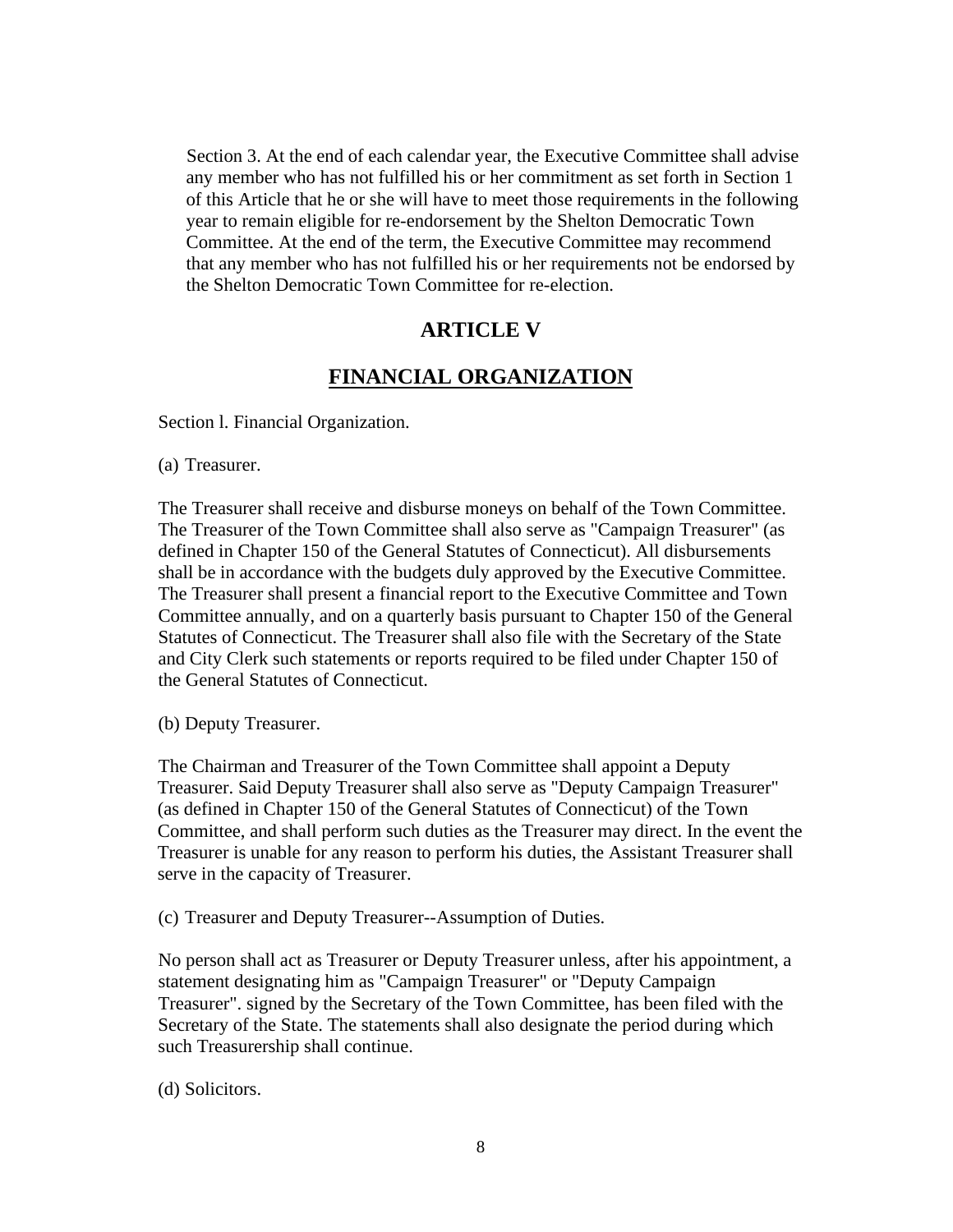The Treasurer may, from time to time. appoint Solicitors to receive, but not to disburse, moneys on behalf of the Town Committee. Each Solicitor shall be responsible for filing with the Treasurer a list of all contributions and depositing with the Treasurer all contributions received by him within the time limits set forth in Chapter 150 of the General Statutes of Connecticut.

Section 2. Use of Party Funds.

The allocation and disbursement of funds contributed to the Town Committee for general party purposes shall be determined and controlled by the Budget and Finance Committee in the absence of a specific direction with respect to such allocation or disbursement by the Town Committee.

No such funds may be used to support any candidate in any pre-endorsement contest or primary unless specifically contributed for such purpose.

Under no circumstances shall any funds of the Town Committee be used to support any candidate or candidates for the Town Committee.

All party funds shall be disbursed in accordance with statutory requirements.

# **ARTICLE VI**

# **OTHER COMMITTEES OF THE TOWN COMMITTEE**

Section l. Composition of Executive Committee.

The Executive Committee shall consist of the Chairperson, Vice-Chairperson, Secretary and Treasurer of' the Town Committee, one Town Committee Member elected as Ward Leader from each of the voting wards by the Town Committee members from such ward, and the Chairperson from each of the Standing Committees.

Section 2. Offices of the Executive Committee.

The Chairperson, Vice-Chairperson and Secretary of the Executive Committee shall be elected by a majority vote of the Executive Committee members. Town Committee Officers are precluded from holding Officer positions on the Executive Committee.

Section 3. Powers of Executive Committee.

The Executive Committee shall be the Nominating Committee, the Committee on Vacancies, the Policy Making Committee and the Platform Committee of the Democratic Town Committee. Whenever the Executive Committee or any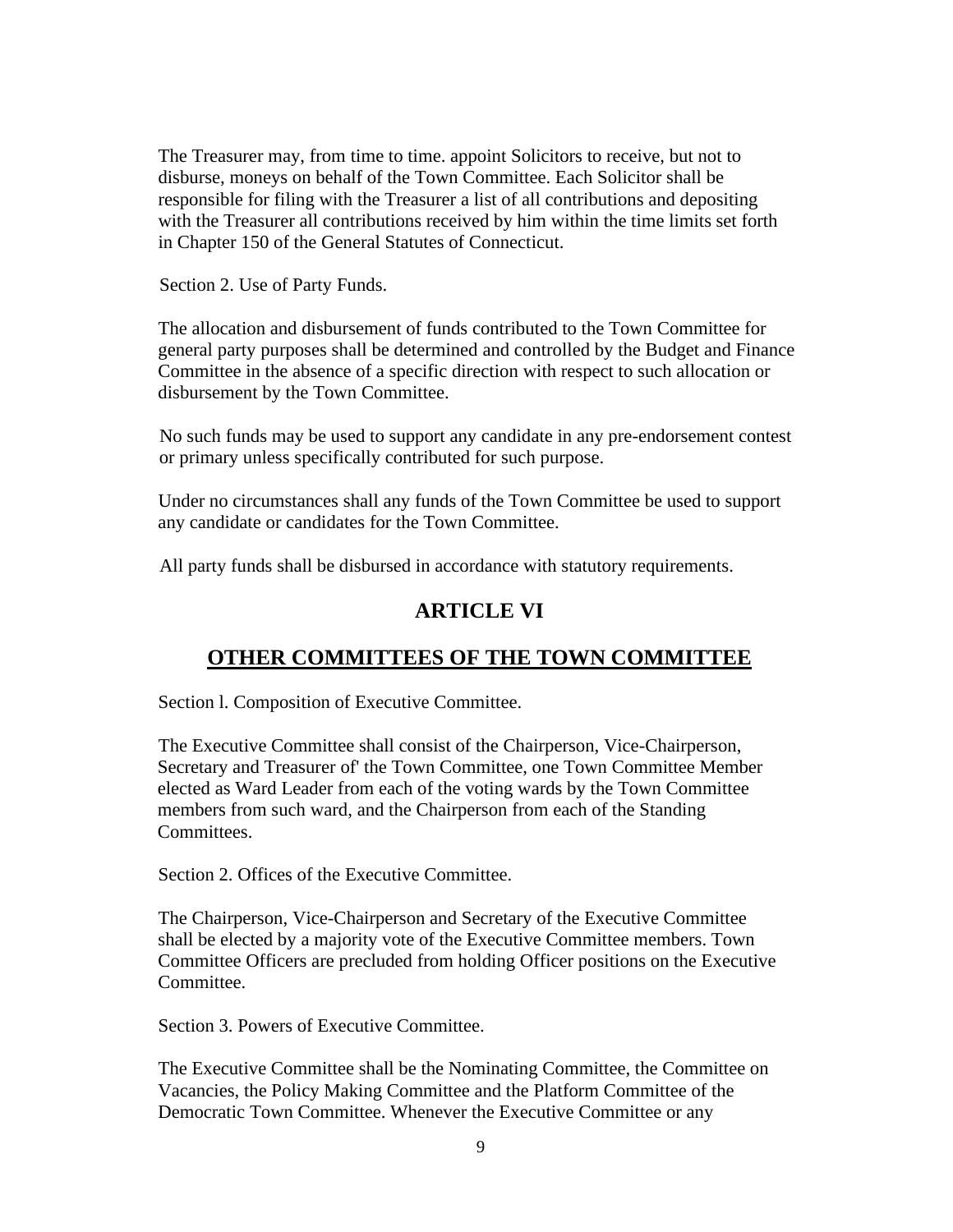subcommittee thereof shall consider the candidacy of any of its members for public office, such member shall absent himself from any discussion and vote thereon. The acts of the Executive Committee shall be subject to the approval of the Town Committee, except when acting as the Committee on Vacancies with respect to vacancies occurring within ten days prior to a Primary and except when acting to remove Executive Committee members for just cause from their official position by a two-thirds vote of the Executive Committee members present and voting at a meeting called for that purpose.

As the Nominating Committee, the Executive Committee shall ( l ) keep informed of all Democratic vacancies as they come due, elected or appointed; (2) identify, recruit and screen potential candidates for all elected and appointed offices, boards and commissions; (3) keep in contact with the Ward Leaders as to potential nominees; (4) recommend candidates to the Town Committee and (5) keep minutes of each meeting and furnish the Town Committee Chairperson and Executive Committee Chairperson with a copy.

Section 4. Meetings of Executive Committee.

The Executive Committee shall hold monthly meetings except in August and December, the time and place thereof to be decided by vote of the Committee. The Executive Committee Chairperson may also call special meetings of the Executive Committee.

Section 5. Notice of Meetings.

Notice of meetings of the Executive Committee shall be written, and shall be given at least seven days before the date of meeting, unless it is impossible or impracticable to do so. All notices shall state the purposes of the meetings.

Section 6. Quorums.

A majority of the members of the Executive Committee when present in person or by proxy shall constitute a quorum.

Section 7. Voting at Meetings of Executive Committee.

Voting at meetings of the Executive Committee shall be by voice vote unless otherwise voted by a majority of the members present in person or by Proxy.

On all votes taken at meetings of the Executive Committee each member, including all officers, regardless of whether or not they are elected members of the Democratic Town Committee, shall be entitled to one vote. In the event of a tie, the Chairperson or other presiding officer shall have an additional tie-breaking vote, but he cannot exercise a proxy to create a tie.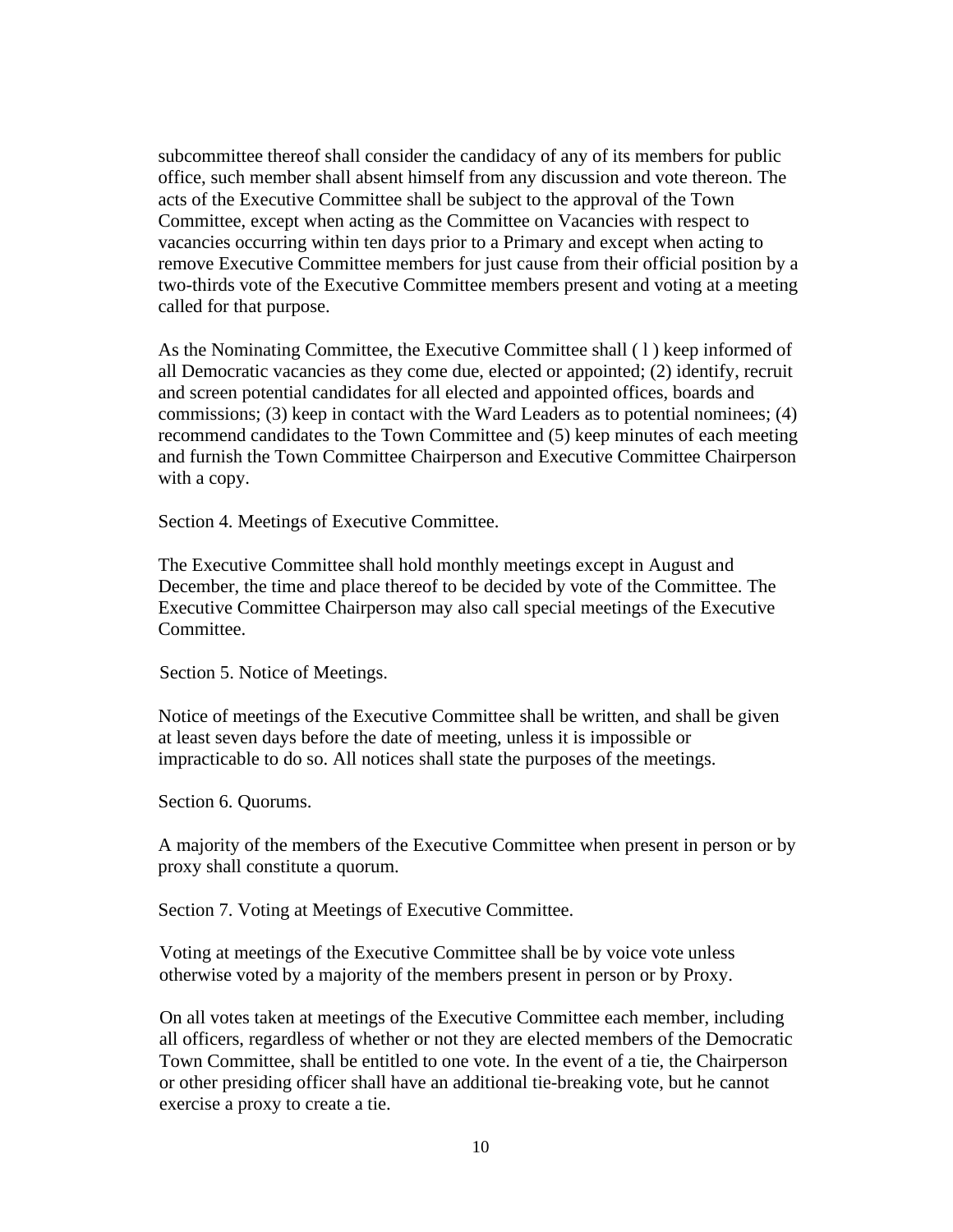Section 8. Proxies.

A Ward member of the Executive Committee may designate another elected member of the Town Committee from his ward to represent him as a proxy in any meeting of the Executive Committee. The Chairperson, Vice-Chairperson. Secretary and Treasurer of the Town Committee may designate another elected member of the Town Committee without regard to ward to represent him as proxy in any meeting of the Executive Committee. No person shall represent more than one member as proxy in any one meeting. All proxies shall be in writing and shall be filed with the Secretary prior to voting.

Section 9. Annual Report to the Town Committee.

Annually, at the February meeting of the Town Committee, the Chairperson of the Executive Committee shall submit a written report to the Town Committee of the Executive Committee's activities and accomplishments for the preceding twelve (12) month period.

# **ARTICLE VII**

### **PERMANENT COMMITTEES**

Section l. Appointments.

Within two (2) weeks after the organization of the Town Committee, the Executive Committee shall appoint the members of the following standing committees and shall also appoint the standing committees' Chairpersons. Each of the Standing Committees shall consist of five or more members, who shall be enrolled Democrats in the City of Shelton, but not necessarily members of the Town Committee, except at least three members or each committee must be Town Committee members. All of the Standing Committee members shall serve at the Executive Committee's pleasure.

- 1. Budget and Finance Committee
- 2. Election Committee
- 3. Legislative Committee
- 4. Public Relation/lssues Committee

The Executive Committee may create and appoint such other committee as it may deem advisable.

Section 2. Organization.

Within two (2) weeks after notification to its members of their selection by the Executive Committee, the standing committees shall meet and organize, and shall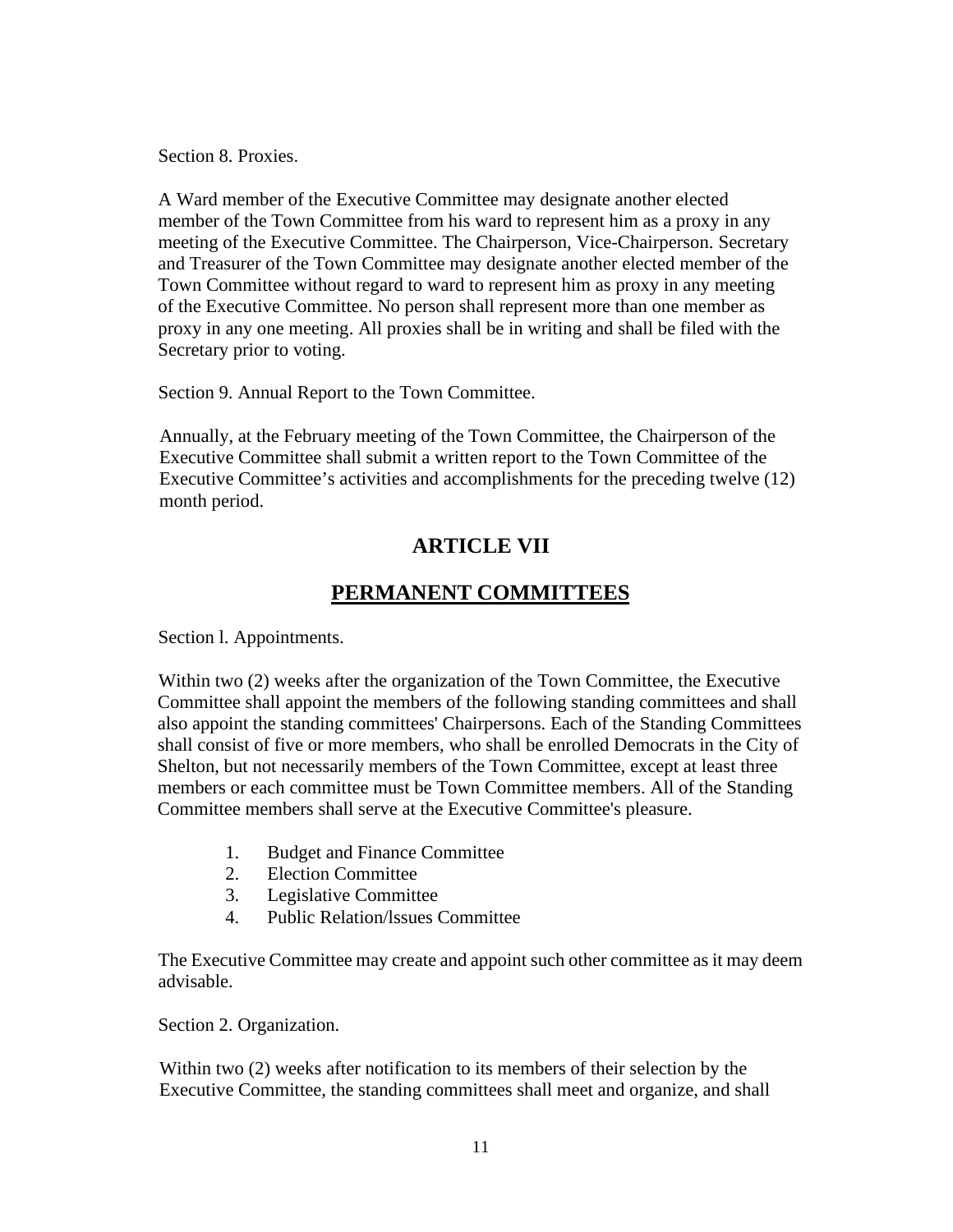notify the Secretary of the Town Committee at once of such a meeting. The standing committees shall elect such officers from its members, as it deems necessary.

Section 3. Powers.

No Standing Committee shall incur any debt or involve the Democratic Party of Shelton in any way unless given full authority to do so by the Executive Committee.

Section 4. Duties.

Each Standing Committee shall prepare and submit a two-year budget to the Budget and Finance Committee for its approval. Each Standing Committee shall keep written minutes of each meeting and shall, within five (5) days of each meeting, furnish copies of' such minutes to each member of the Standing Committee and to the Town Committee Chairperson and Chairperson of the Executive Committee. Each Standing Committee has the responsibility of generating its own publicity, regarding its own province. All publicity releases must be submitted to the Executive Committee for advice and approval before release.

Section 5. Responsibilities of the Standing Committees.

(a) Budget and Finance Committee

The Budget and Finance Committee shall be responsible for the allocation of Party funds. The Budget and Finance Committee shall prepare a budget for the maintenance of Party activities and shall present a copy thereof to each member of the Executive Committee. Each budget shall be subject to the approval of the Executive Committee. The Budget and Finance Committee also shall annually audit the accounts of the Treasurer.

The Budget and Finance Committee shall serve as the Finance Committee of the Town Committee with the responsibility of collecting moneys for the Town Committee through those members designated by the Treasurer as Solicitors pursuant to Article IV, Section 5 (d).

The Budget Committee shall consist of five or more members, three of whom shall be the Chairperson of the Town Committee, the Treasurer. and the Chairperson of the Executive Committee and the remaining members appointed by the Executive Committee.

#### (b) Election Committee

The Election Committee shall have general charge of elections plans and shall cooperate with the Districts in the establishment of a uniform system that will facilitate Democratic voting in the various wards on election days.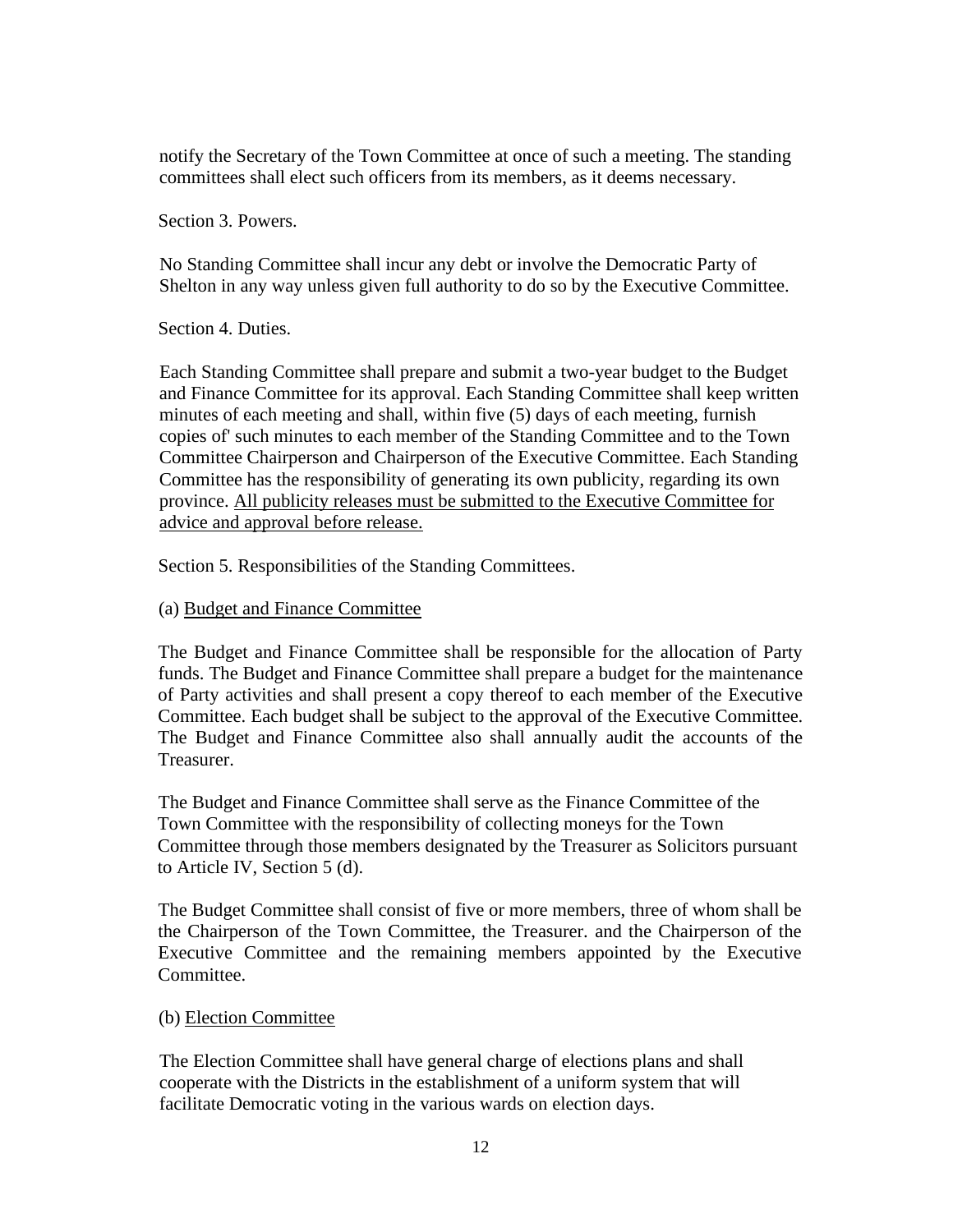The Election Committee also shall be responsible for the registration of new voters and enrollments in the Democratic Party on the basis of the entire City. The Committee shall call on and welcome newcomers to the City, encourage new voters to register with the Democratic Party and contact newly registered Democrats for the purpose of inviting their participation in activities of the Democratic Party.

The Democratic Registrar and Assistant Registrar of Voters shall be members this committee.

#### (c) Legislative Committee

The Legislative Committee shall consider and study such legislation affecting the City as may be referred to it by the Chairperson of the Town Committee or the Executive Committee and shall also recommend, propose or prepare legislation which it may deem to be necessary or beneficial to the City.

#### (d) Public Relations/lssues Committee

The Public Relations/Issues Committee shall have charge of all Democratic publicity and shall submit to the Budget and Finance Committee a proposed budget for each year upon order of the Executive Committee. The Public Relations/Issues Committee shall keep records of Party actions in connection with local issues and shall prepare a record that will be informative and useful in elections. Said Committee shall, throughout the year, publicize the deeds of Party officials, as well as the views and goals of the Democratic Party in Shelton, which are informative to the public and create good will and esteem for the Party. All Press Releases must be reviewed and approved by the Executive Committee.

The Committee shall act as a point of contact with the voters in the City for the purpose of communicating to the Democratic Town Committee and appropriate Democratic Town officials any problems or issues which the Town Committee should address for the good of the City.

Section 6. Quorum.

A majority of any Standing Committee must be present at all its meetings before any such meeting may be commenced.

Section 7. Meetings.

Meetings of the Standing Committees shall be held when called by the Chairperson of such a committee or by the Executive Committee Chairperson or by the majority of the members of such Standing Committee. Minutes shall be kept of each such meeting, copies of such meeting shall be provided to the Town Chairperson and Executive Committee Chairperson within five (5) days of the meeting.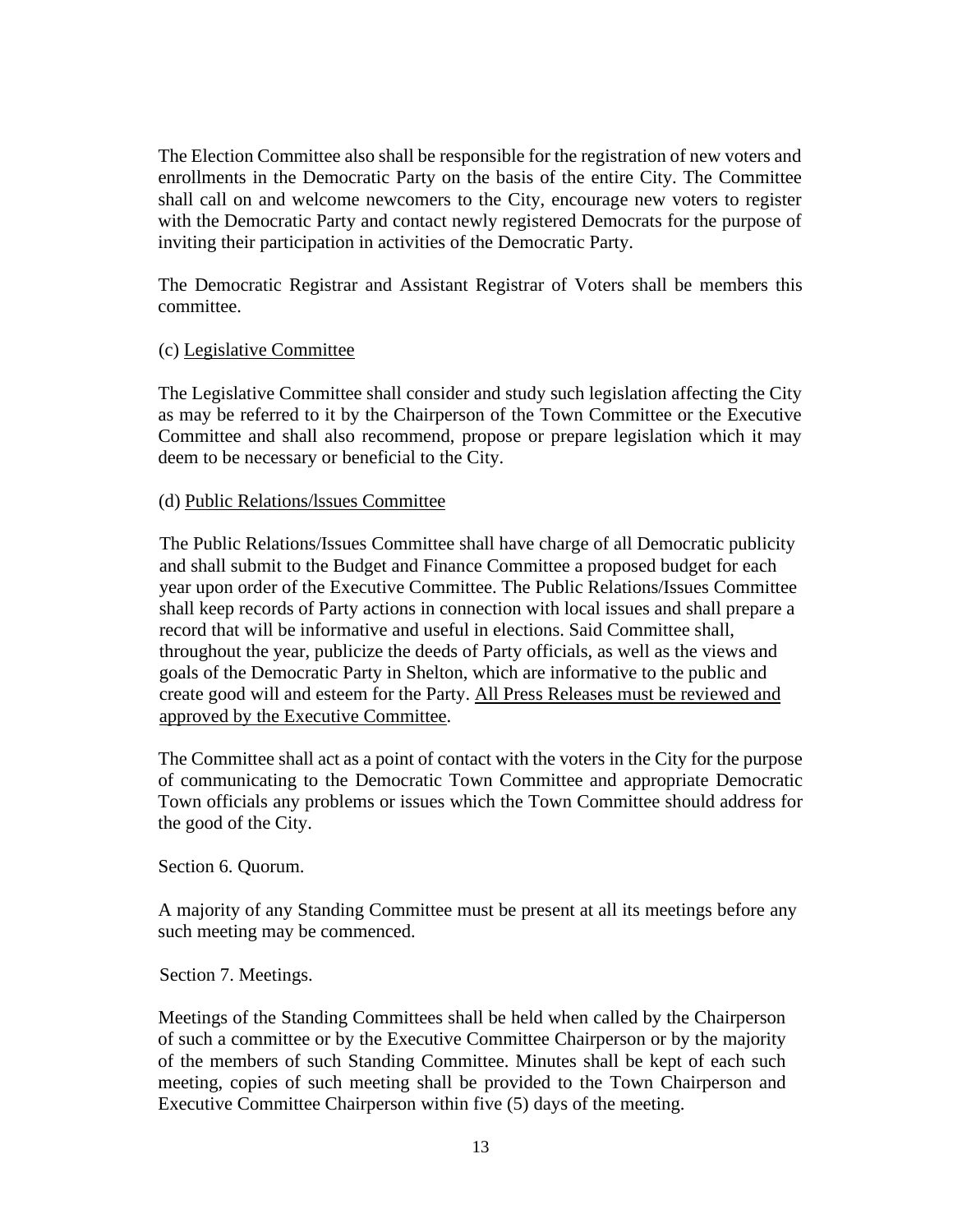Section 8. Notice of Meetings.

All members of such committees must be given five (5) day's notice by phone or mail of any such meeting.

Section 9. Member Ex-Officio—Town Committee Chairperson.

The Town Chairperson shall be an ex-officio member of all standing committees but without right to vote.

Section 10. Report to Town Committee.

Annually, at the February Meeting of the Town Committee, all Chairpersons of the Standing Committees shall submit written reports of their activities and accomplishments for the preceding twelve (12) month period to the Town Committee.

# **ARTICLE VIII**

# **ENDORSEMENT OF CANDIDATES FOR MUNICIPAL OFFICE, TOWN COMMITTEE MEMBERS AND DELEGATES TO CONVENTIONS**

Section 1. Selection of Party Endorsed Candidates.

The enrolled members of the Democratic Party in the municipality, at a caucus called for the purpose, shall, by majority vote of those present and voting, select party endorsed candidates for the Town Committee. The Town Committee, at a meeting called for the purpose, shall, by a majority vote of those present and voting, select party endorsed candidates for delegates to conventions and all other offices. In the endorsement of any person for an office or for a position as committee member or delegate for whom only the electors of a political subdivision of the municipality may vote, only the members of the Town Committee elected from said political subdivision may participate.

Section 2. Slate Endorsement.

At any caucus or Town Committee meeting duly called for the endorsement of' candidates for delegates to any convention, nominations for said delegates may be made by (1) presentation to the caucus of Town Committee of a slate composed of a number of persons not exceeding the number of such delegates to which the town is entitled under the state rules of the Democratic Party and or (2) by nomination of individual candidates. In the endorsement of such candidates, the vote of each member of the caucus or Town Committee member present and voting shall be for a number of candidates not to exceed the number of a full slate as defined above. The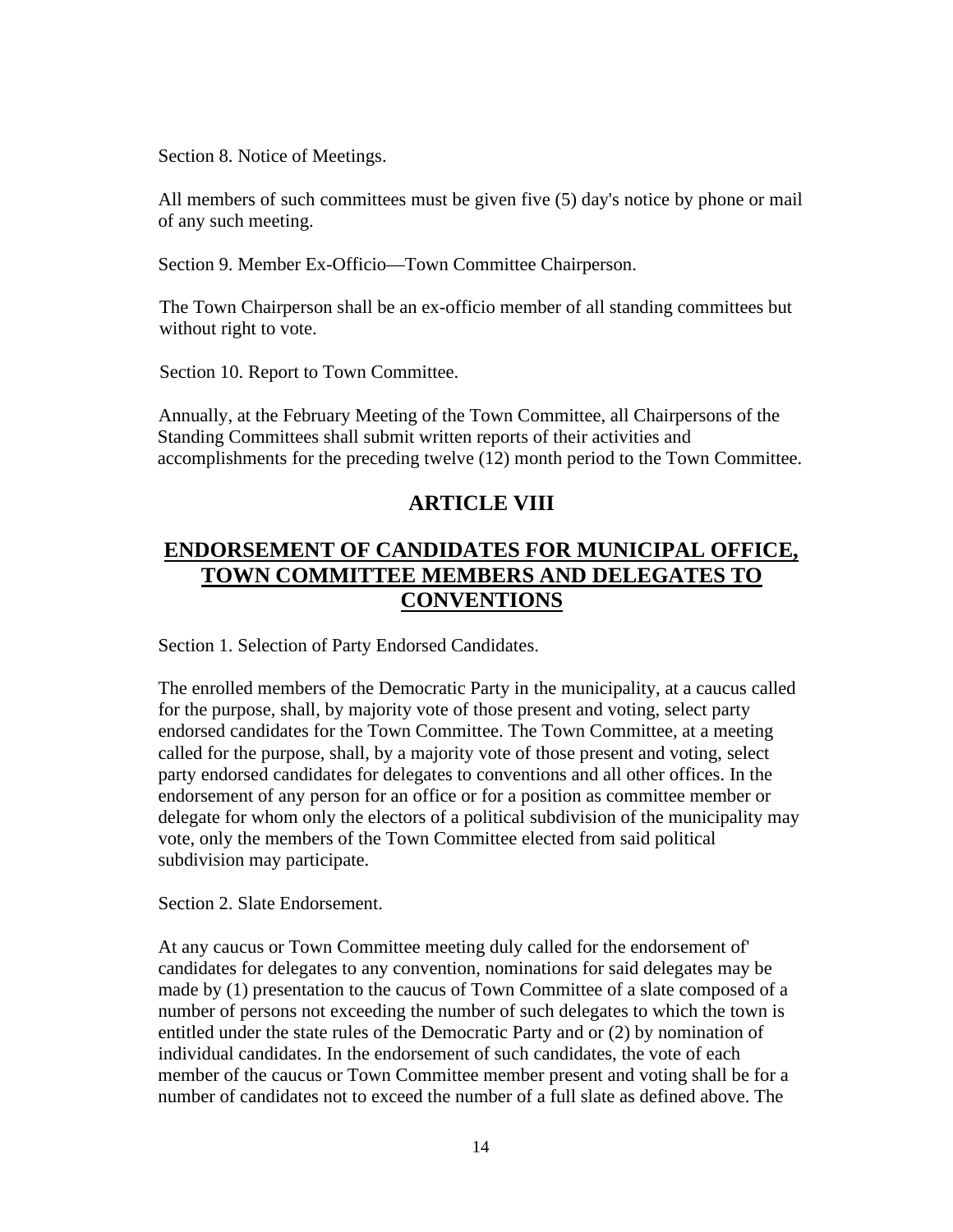voting for endorsement of delegates to each convention shall be done by individual convention.

Section 3. Party Endorsed Candidates for Municipal Office.

Candidates for municipal office chosen as provided in Section I above, shall run in the primary for such office as party endorsed candidates, provided any such candidate shall be the nominee of the Democratic Party for the office for which he is a candidate if no valid opposing candidacy has been filed for nomination to such office by Four O'clock (4:00) P. M. on the twenty-first (21<sup>st</sup>) day preceding the day of the Democratic primary for such office.

Section 4 Party Endorsed Candidates for Town Committee

Candidates for Town Committee members chosen as provided in Section 1 above, shall run in a primary for Town Committee members as party endorsed candidates, provided such candidates shall be deemed elected as members of the Town Committee if no valid opposing candidacies have been filed for Town Committee members by Four O'clock (4:00) PM. on the twenty-first (21<sup>st</sup>) day preceding the day of the Democratic primary for Town Committee members.

Section 5 Party Endorsed Candidates for Convention Delegates.

The slate of candidates for delegates to a convention as provided in Sections 1 and 2 above, shall run in the primary for delegates to such conventions as the party endorsed slate; such slate of candidates shall be deemed elected as the delegates to such convention if no valid opposing candidacy by a complete slate of persons other than party endorsed candidates has been filed by Four O'clock (4:00) P.M. on the twentyfirst  $(21<sup>st</sup>)$  day preceding the day of the Democratic primary for delegates to convention.

Section 6 Insufficient Endorsements

If, for any reason, sufficient endorsements of candidates for municipal office, Town Committee members or delegates to conventions are not made, the provisions of the Connecticut General Statues shall govern.

Section 7 Certification of Party Endorsed Candidates

The Secretary and the Chairperson or the presiding officer of the Town Committee, caucus or convention, as the case may be, shall certify to the municipal City Clerk the names and street addresses of the party endorsed candidates selected as provided in Section 1 and 2 above, the title of the office or position as committee member or delegate for which in the case of endorsement of a person for an office or for a position as committee member or delegate for whom only the electors of a political subdivision of the municipality or for a senatorial district located entirely within the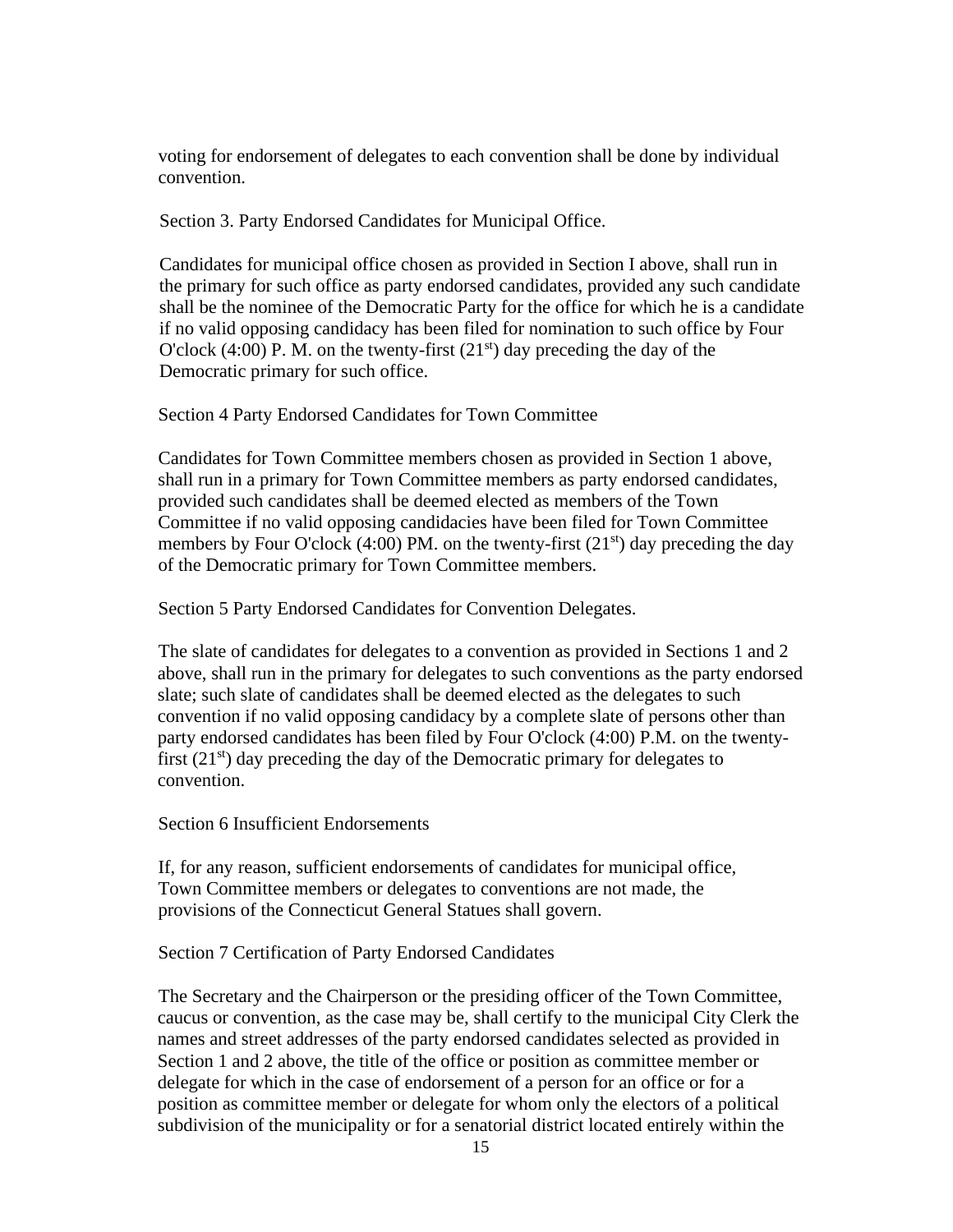municipality may vote, the Secretary of the Town Committee shall certify to the municipal City Clerk the name or number of such political subdivision or senatorial district.

Section 8 Date of Patty Endorsement of Candidates.

Each party endorsement of a candidate to run in a primary for the nomination of candidates for municipal office or election as Town Committee members or delegates to conventions shall be made within the time frame established by the Connecticut General Statues. Said endorsement shall be certified to the clerk of the municipality by the Chairperson or presiding officer and Secretary of the Town Committee, caucus or convention, as the case may be, in accordance with the Connecticut General Statues.

Section 9. Tie Vote.

In the event that a vote taken on selection of a party endorsed candidate results in a tie, such tie vote shall be dissolved by the vote of the Chairperson of the Town Committee, but this provision shall not affect his or her right to cast any vote as a member of the Town Committee to which he or she is otherwise entitled.

Section 10. Vacancies in Party Endorsed Candidacy.

If a party endorsed candidate for nomination to a municipal office or for election as Town Committee member or delegate to a convention, prior to twenty-four (24) hours before the opening for the polls at the primary, dies, or prior to ten (10) days before the day of the primary withdraws his or her name from nomination, or for any reason becomes disqualified to hold office or position for which he or she is a candidate, an endorsement may be made to fill such vacancy by the Town Committee, by a majority vote of those present and voting, at a meeting called for that purpose; provided if the original endorsement was made by the members of the Town Committee elected from only one political subdivision of the municipality, only such members shall participate in the endorsement to fill such vacancy. The Chairperson of the Town Committee may cast a vote on such endorsement to break a tie, but this provision shall not affect his or her right to cast any vote, as a member of the Town Committee, to which he or she is otherwise entitled. The Secretary of the Town Committee shall immediately certify the endorsement to fill such vacancy to the Democratic Registrar of Voters. No candidate shall be deemed to have withdrawn until a letter of withdrawal signed by such candidate is filed with municipal City Clerk.

#### NOMINATIONS: ELECTION OF COMMITTEE MENIBERS AND DELEGATES

Section 11. Plurality Vote Determinative of Nomination.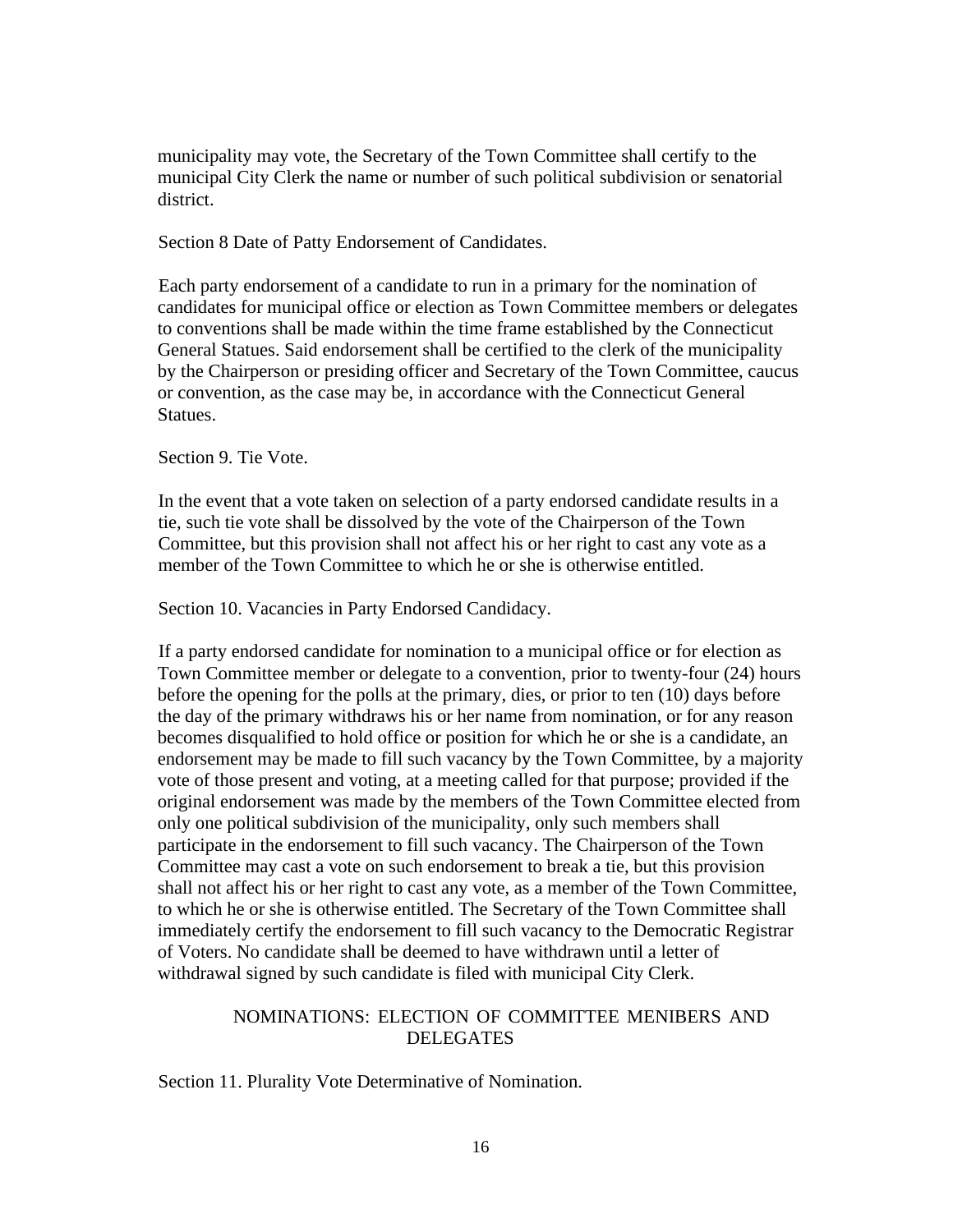The nominations of the Democratic Party to all offices and the election of members of the Town Committee and delegates to conventions shall be made in all respects as provided in the State Primary Law, as the same may be amended from time to time. Whenever a primary for nomination to a municipal office or for election of Town Committee members or delegates to conventions is to be held under the provisions of said law, the nominee of the Democratic Party for such office, and the members of the Town Committee and the delegates to conventions shall be determined by a plurality of votes cast.

Section 12. Vacancy in Nomination.

If a nomination has been made for a municipal office and the nominee thereafter, but prior to twenty-four (24) hours before the opening of the polls on the day of the election for which such nomination has been made, dies, withdraws his or her name, or for any reason becomes disqualified to hold the office for which he or she has been nominated, a nomination to fill such vacancy may be made by the Town Committee, by a majority vote of the Town Committee members present and voting at a meeting called for that purpose. The Chairperson of the Town Committee may cast a vote on such nomination to break a tie, but this provision shall not affect his or her right to cast any vote, as a member of the Town Committee, to which he or she is otherwise entitled. In the case of withdrawal, said nomination shall not be valid until the candidate, who has withdrawn, has filed a letter of withdrawal, signed by such candidate, with the Secretary of the State, and also has filed a copy with the municipal City Clerk. The Chairperson of the Town Committee shall certify the nomination to fill such vacancy to the Secretary of the State, and shall file a copy with the municipal City Clerk. Such certification of a nomination to fill a vacancy due to death or disqualification shall include a statement setting forth the reason for such vacancy.

Section 13. Definitions.

As used in these rules, "municipal office" means any elective office of a town, city or borough and the offices of justice of the peace, state representative in an assembly district composed of a single town or part of a single town, state senator in a senatorial district composed of a single town or part of a single town, and judge of probate in a probate district composed of a single town. The other terms used in these rules shall have the same meanings as in the State Primary Law, as the same may be amended from time to time.

Section 14. Special Caucuses.

Special causes may be called for any lawful purpose by a majority of the Town Committee or by not less than ten percent (10%) of the registered Democratic voters in the town. The call for any such special caucus shall be in writing and signed by each of the persons issuing the same, and notice of the time, place and purpose of said special caucus shall be given to all registered Democratic voters in the town, at least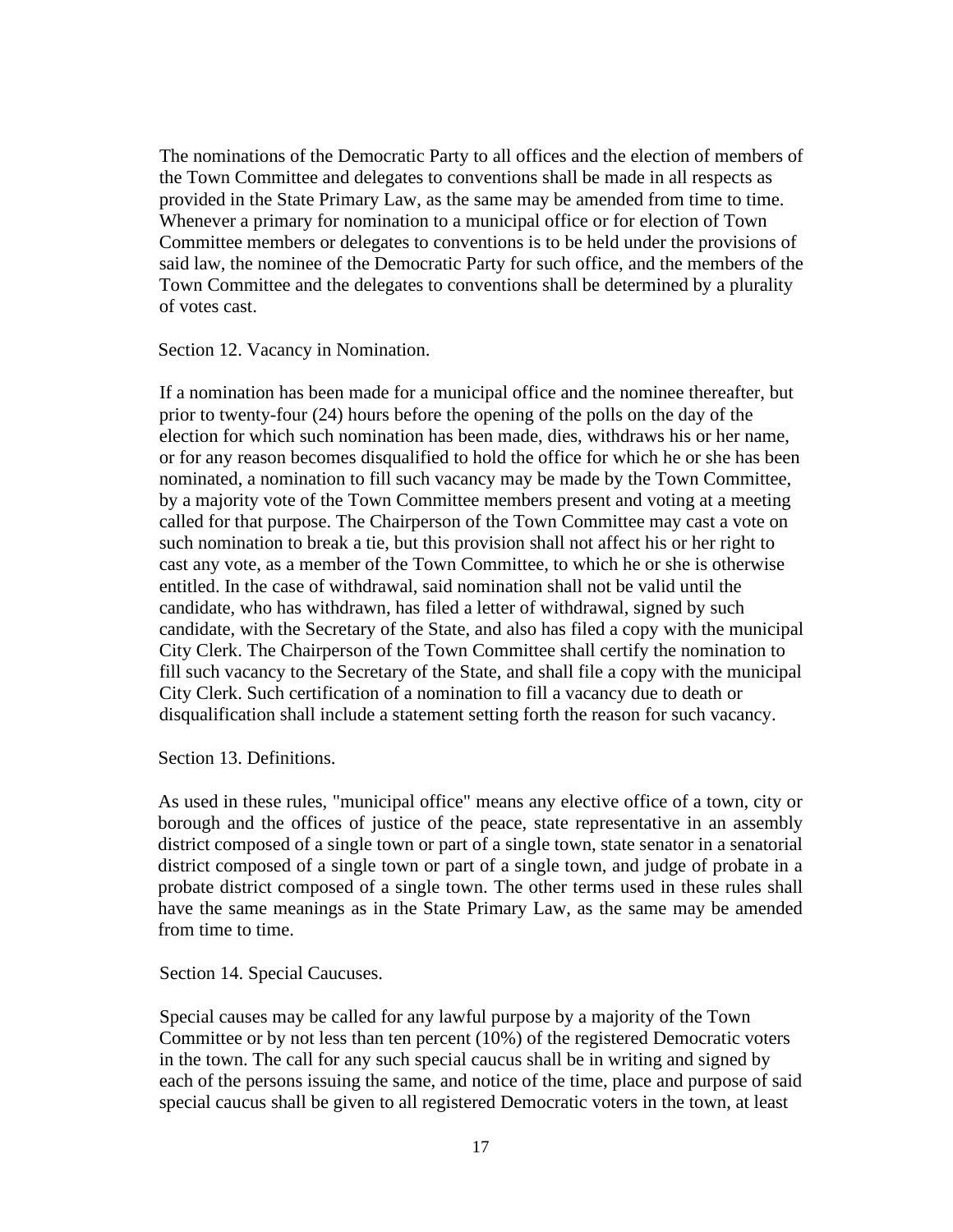five (5) days in advance of such caucus, by publication in a newspaper having circulation in said town and by posting on the public sign post.

### **ARTICLE IX**

# **AMENDMENTS TO LOCAL PARTY RULES**

Local party rules may be amended by one of the three following methods:

- 1. By a caucus of the enrolled Democratic electors of the municipality called in the same manner as a caucus for selecting party endorsed candidates as provided in Section I of Article VII of these rules.
- 2. By a convention of delegates chosen by the enrolled Democratic electors of the municipality in a manner prescribed in the local party rules of each municipality.
- 3. By the Democratic Town Committee at a meeting called in the same manner as a Town Committee meeting for selecting party endorsed candidates as provided in Section I of Article VII of these rules, or as provided in local party rules. Whenever the third method is used, local party rules shall be adopted to conform with the provisions of the Connecticut General Statutes.

In any municipality in which the Town Committee has not so adopted and filed such rules or amendments, the Chairperson of the Town Committee in any municipality consisting of one voting district, or in the event of his or her failure to act, the Vice Chairperson, shall call a caucus within twenty (20) days upon filing with the Registrar of Voters of such party in such municipality a petition signed by at least five percent (5%), but no more than five hundred (500), of its enrolled party members, to take action on such petition.

In all other municipalities, the Chairperson of the Town Committee, or, in the event of his or her failure to act, the Vice-Chairperson, shall call a convention within twenty (20) days upon the filing with the Registrar of Voters of such party in such municipality of a petition signed by at least five percent (5%), but not more than five hundred (500), of its enrolled party members, to take action on such petition.

Such convention shall consist of three (3) delegates from each voting ward elected at a caucus of the enrolled party members of that ward. It shall be the duty of the Town Committee Chairperson, or, in the event of his or her failure to act, the Vice-Chairperson, to call such caucuses, which shall be held on the same day designating the time, place and day by publishing said call in a newspaper having a circulation in such municipality, at least five (5) days before the day of such caucuses.

In the event the enrolled Democratic electors or the Town Committee in any town shall fail to adopt a method for amending the local party rules as provided by the